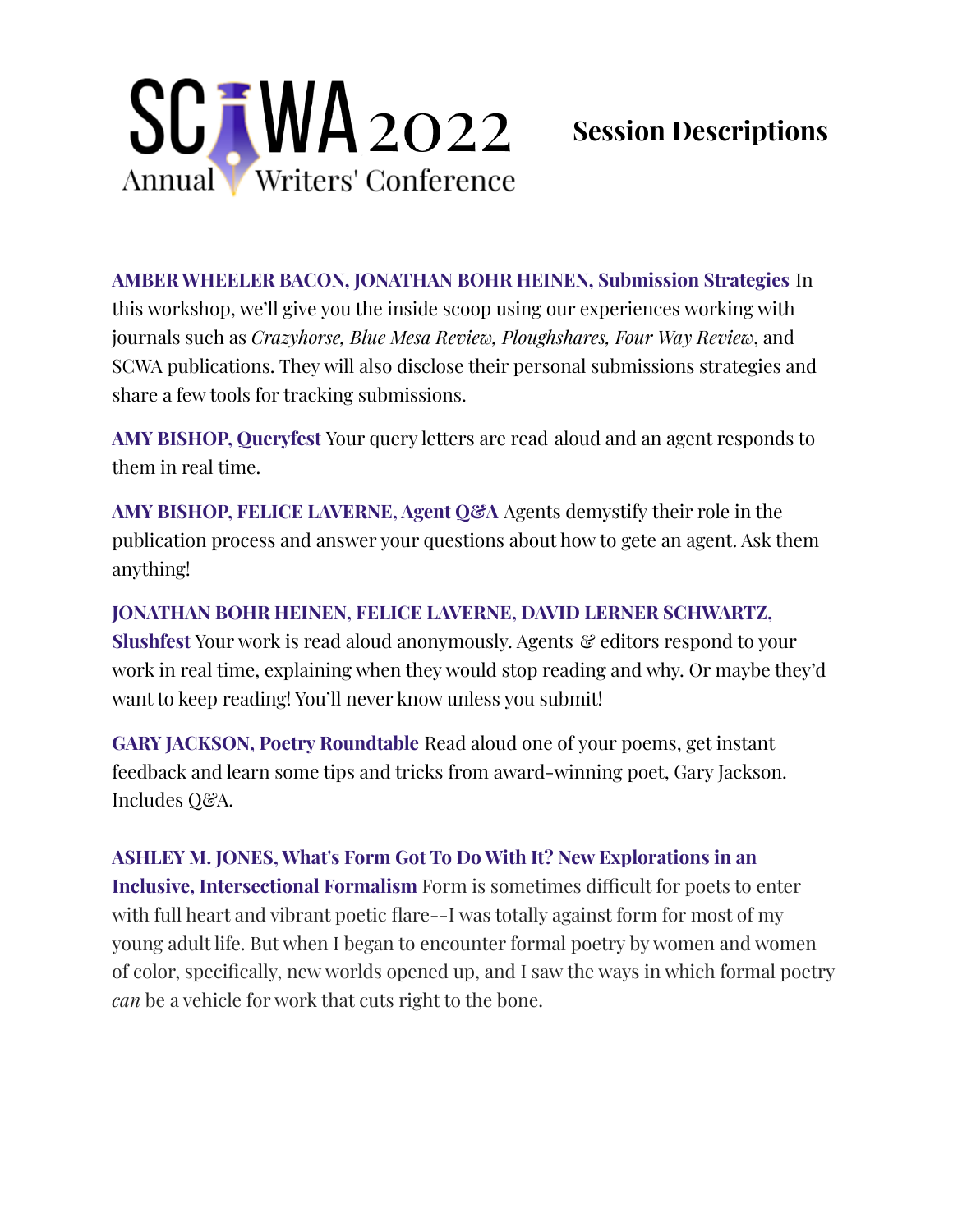**ASHLEY M. JONES, GARY JACKSON, In Conversation** Join these poets as they discuss craft, the daily practices of a poet, and Ashley's journey to becoming the first Black, and youngest Poet Laureate of Alabama.

**BRAD LAND, SUSAN ZURENDA, ET AL, SC Author Panel** Join these authors as they discuss creating and sustaining a writing career in South Carolina, their inspirations for writing and more. Ask them anything!

**JESSICA LEE RICHARDSON, Setting as Structure** Whether you are an advance planner or a writer who only sees as far as your headlamp illuminates, eventually the plot and structure of a story asks to be clearly defined. Inspiration for a story's shape can walk well-worn trails, tracing the rising slope of Freytag's triangle, or following fairytales and heroes' journeys into the forest, but we can also take cues from smaller, more hidden places. Sometimes the environments and set pieces already nested inside our writing can act as able guides for how to arrange material. The rich porosity between a writer and the physical space they find themselves tucked inside can also help shape work influenced by observation. In this workshop we will look at some trusty mapping methods and spend time thinking about the organic and inorganic forms that pop up in our imaginative and actual landscapes. If weather allows, we will engage directly with our surroundings. Together we'll explore how our finds may translate as story containers, structure sculptors, and lifegiving formal innovators. You can bring works in progress to dig into, or map and draft from scratch. We will reserve time for peer feedback and sharing.

**DAVID LERNER SCHWARTZ, Generate by the Beach** Join David for inspiration and rejuvenation using a series of generative prompts in a room with a gorgeous ocean view.

**ED SOUTHERN, Weaving in Research Without Losing the Thread** Even the most "creative" of creative nonfiction usually requires some amount of research. Even the most fact-based nonfiction, though, needs to tell a story, preferably one that will hold the reader's interest from start to finish. Weaving the two together seamlessly can be a writer's most daunting challenge. Using classic and contemporary examples, this class